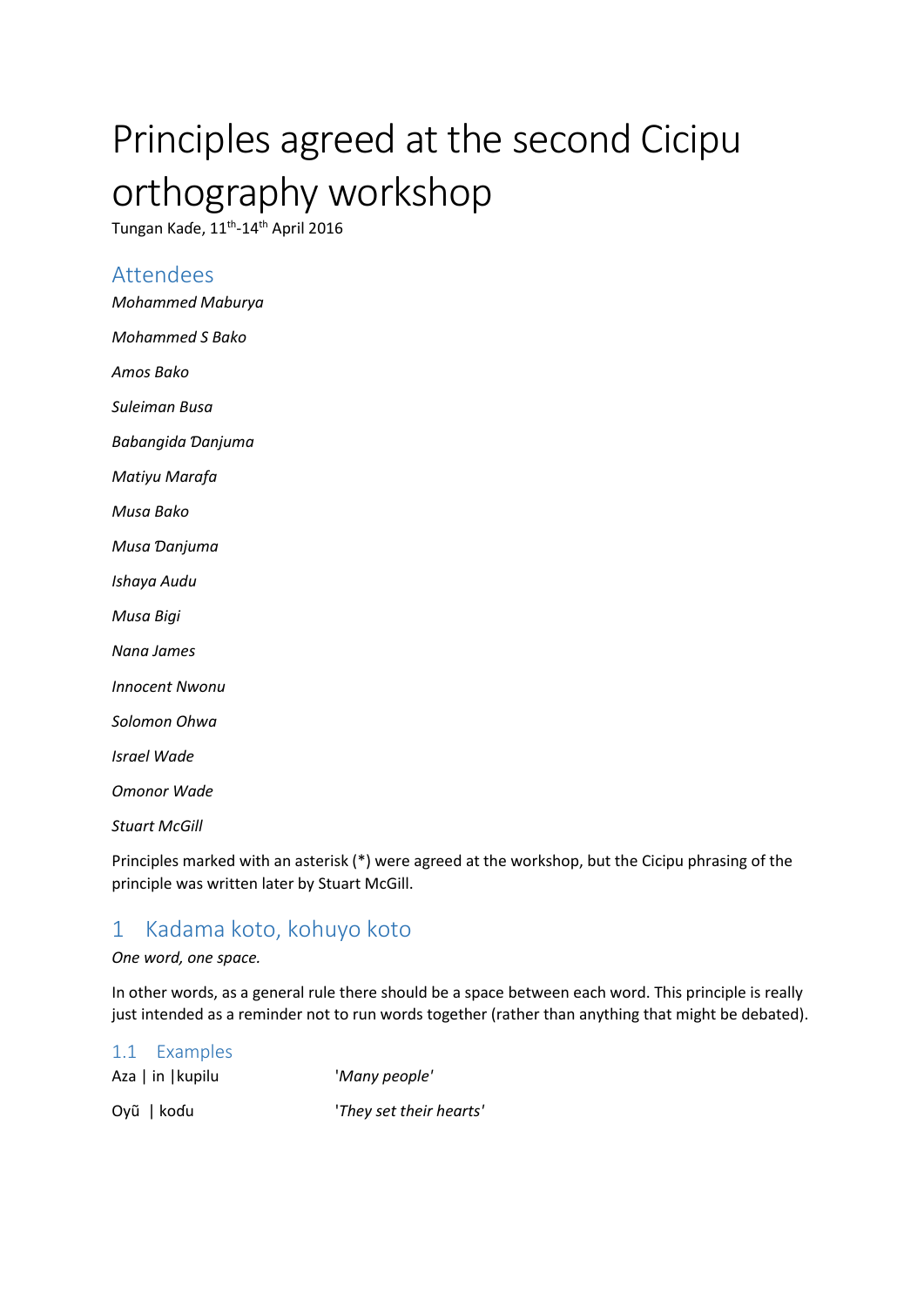# 2 Impese mikadama áɗana mø mayapu

*Long ('twinned') consonants should be written with two letters.*

This applies whether they appear in the middle of a word (where they are easier to hear) or at the start (where sometimes the key clue is the pressure sensed by the speaker rather than the length of the consonant).

2.1 Examples

Kkungwa *'God'*

Kka *'Woman'*

### 3 Koggoonu kø-"ivø" kasihwaara n-impese

*The agreement prefix for "you" starts with a long consonant.*

3.1 Examples

Yyãa *'You did'*

Vvasa *'You beat'*

# 4 In kadama ka-"ce" ba kohuyo

*The word "ce" follows immediately after the preceding word i.e. there is no space.*

#### 4.1 Examples

| Indamace | 'I didn't speak' |
|----------|------------------|
|----------|------------------|

Mindace *'I didn't see'*

# 5 Oggoonu haahula ba kohuyo

*Pronouns (apart from independent pronouns e.g. amu, ivø) are not separated from the verb by a space*

#### 5.1 Examples

| Uvasa         | 'He beat'               |
|---------------|-------------------------|
| Yakubu vasivi | 'Yakubu beat him'       |
| Ucetuwevuke   | 'He counted it for you' |

### 6 Adama hana asisaaka kada ágamanu

*When two separate words coalesce and influence each other, they should not be written together.* 

6.1 Examples Iri yille Iri yimpa Iri yina Wulle iri Wumpa iri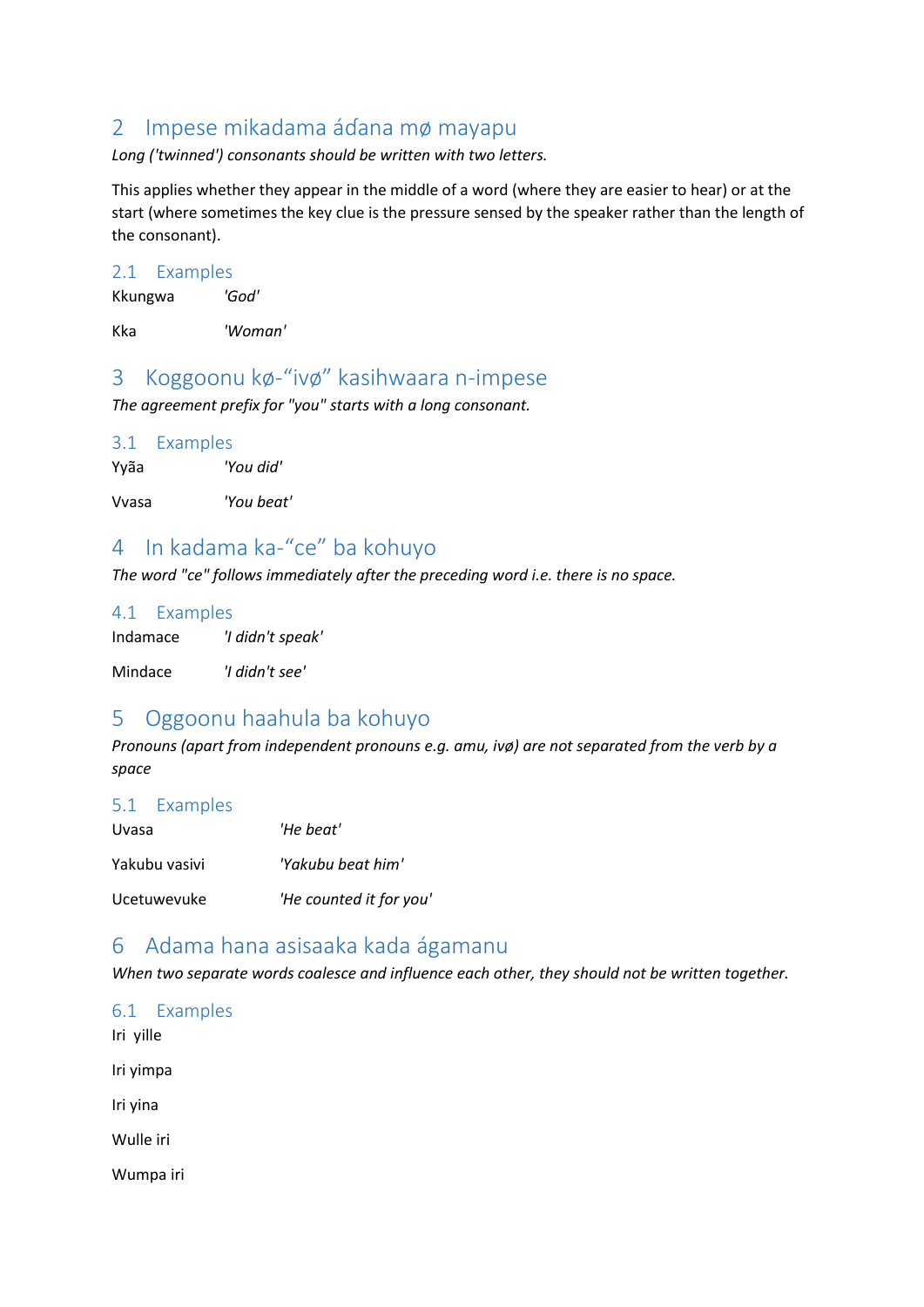Aza helle

Aza hampa

Aza hayapu

Aza hana

### 7 Llama mmøgøllø

*Don't forget glottal stops.*

#### 7.1 Examples

| Wu'eteî     | 'Fine'      |
|-------------|-------------|
| $\phi'$ øpø | 'They hold' |
| Ku'øpu      | 'Fiancée'   |
| Køkkø'ø     | 'Cup'       |

### 8 Kadama kana kalabana uhwaaruwaani áyãa llama

*Sentences which haven't happened yet should be marked with a line above the first vowel.*

#### 8.1 Examples

| Tívasa  | 'Let us beat'   |
|---------|-----------------|
| Úcu'o   | 'Let him plant' |
| Índukwa | 'Let me go'     |

# 9 Idan mø makadama maguyace u'isanu in katĩ keevi ágamanu

*If a part of a word cannot stand by itself as a word, it should be combined.*

The examples below are all associative markers.

#### 9.1 Examples

| Cikø'ũ tiKkungwa | 'Before God'           |
|------------------|------------------------|
| Wukadama         | 'Of the word'          |
| Ukøtuwø wuuya    | 'The end of the road'  |
| Cime'i tiwunto   | 'Inside the quest hut' |

# 10 Ba mu mikadama ana hinde – "kwø"

*There is no letter sequence kwø in Cicipu – only kø.* 

#### 10.1 Examples

Cikø'ũ *'Front'*

### 11 Kadama ka-"je" akwai "oo" yyapu

*The word for "go" has a double oo*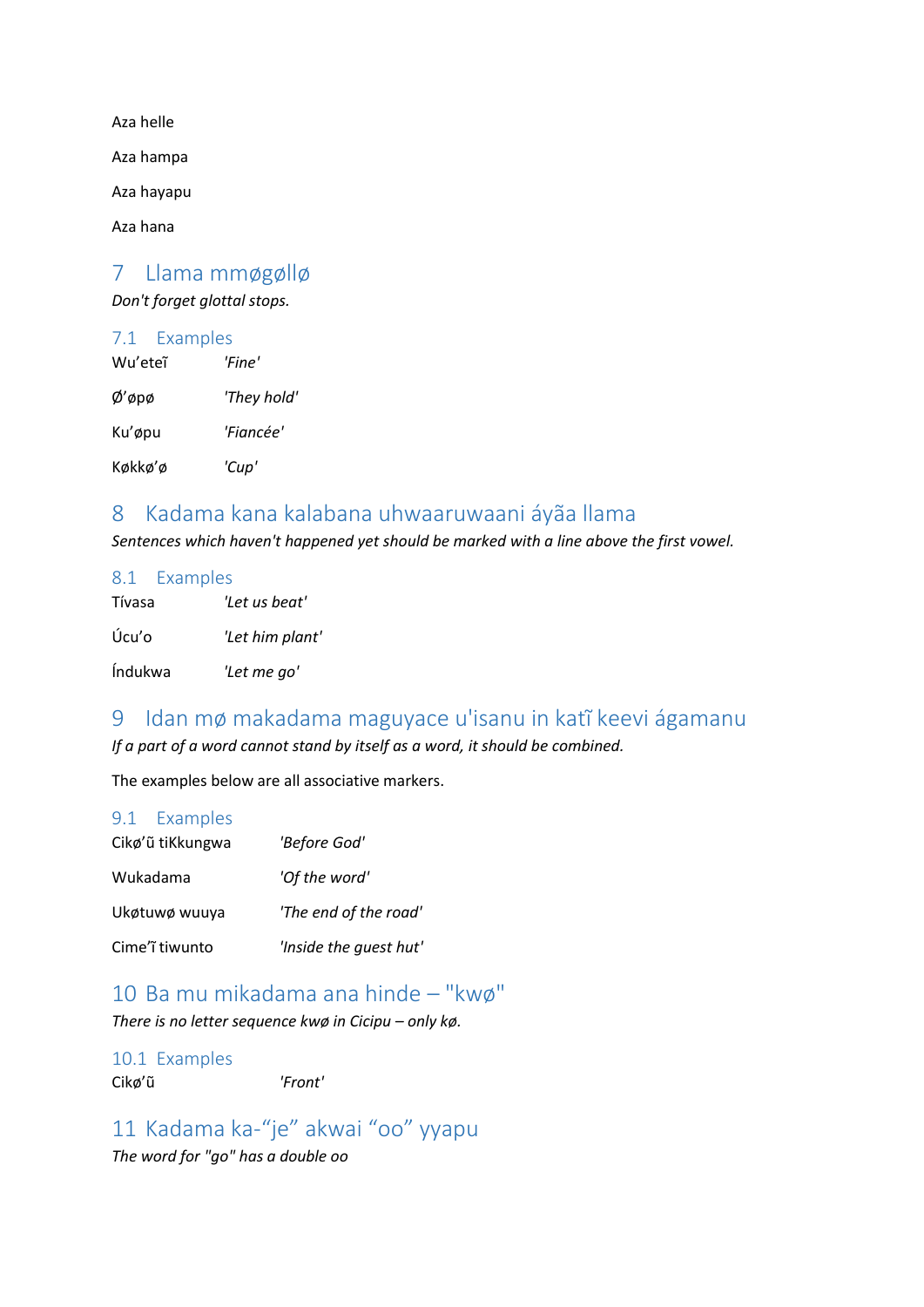#### 11.1 Examples

| He went to Makuku (Ya je Makuku)         | 'Uyoo Makuku'       |
|------------------------------------------|---------------------|
| He is in Makuku (Yana Makuku)            | 'Uyo Makuku'        |
| When he went to Makuku (Da ya je Makuku) | 'Ana uyoono Makuku' |
| When he was in Makuku (Da yake Makuku)   | 'Ana uyono Makuku'  |

# 12 Ín akwai wasali in tigãi áɗana impese mikadama (???)

*If there is a long vowel then write a double vowel*

|       | 12.1 Examples |            |
|-------|---------------|------------|
|       | Kazũu azũu    | 'Larva'    |
| Cicîi | Incîi         | 'Forehead' |

**[There is much debate about this and it has still not been resolved. In particular, native speakers are unable to consistently distinguish vowel length in monosyllabic noun roots]**

# 13 Ín akwai wasali in tigãi in kahũ saa 'diphthong', áyãa ɗɗana ggeɗu viwasali vihwaara\*

*For long nasal vowels and diphthongs the nasal mark goes over the first vowel*

13.1 Examples

| Ayãa | 'They did' |
|------|------------|
|      |            |

'etẽi *'Fine'*

# 14 Kadama kana kuuhwaaruwa áɗana impese mikadama 'uu' \*

*The future tense prefix has a long 'uu' vowel*

#### 14.1 Examples

Wuuvasa '*He will hit'*

Huudukwa '*They will go'*

### 15 Kadama kuugamanu akwai kohuyo\*

*The copula is a separate word*

#### 15.1 Examples

| Teene ti? | 'How is it?' |
|-----------|--------------|
| Mawã me   | 'It's a dog' |
| lvø vi    | 'It's you'   |

16 Áɗana 'see' baa 'sei' \* *Write 'see' not 'sei'*